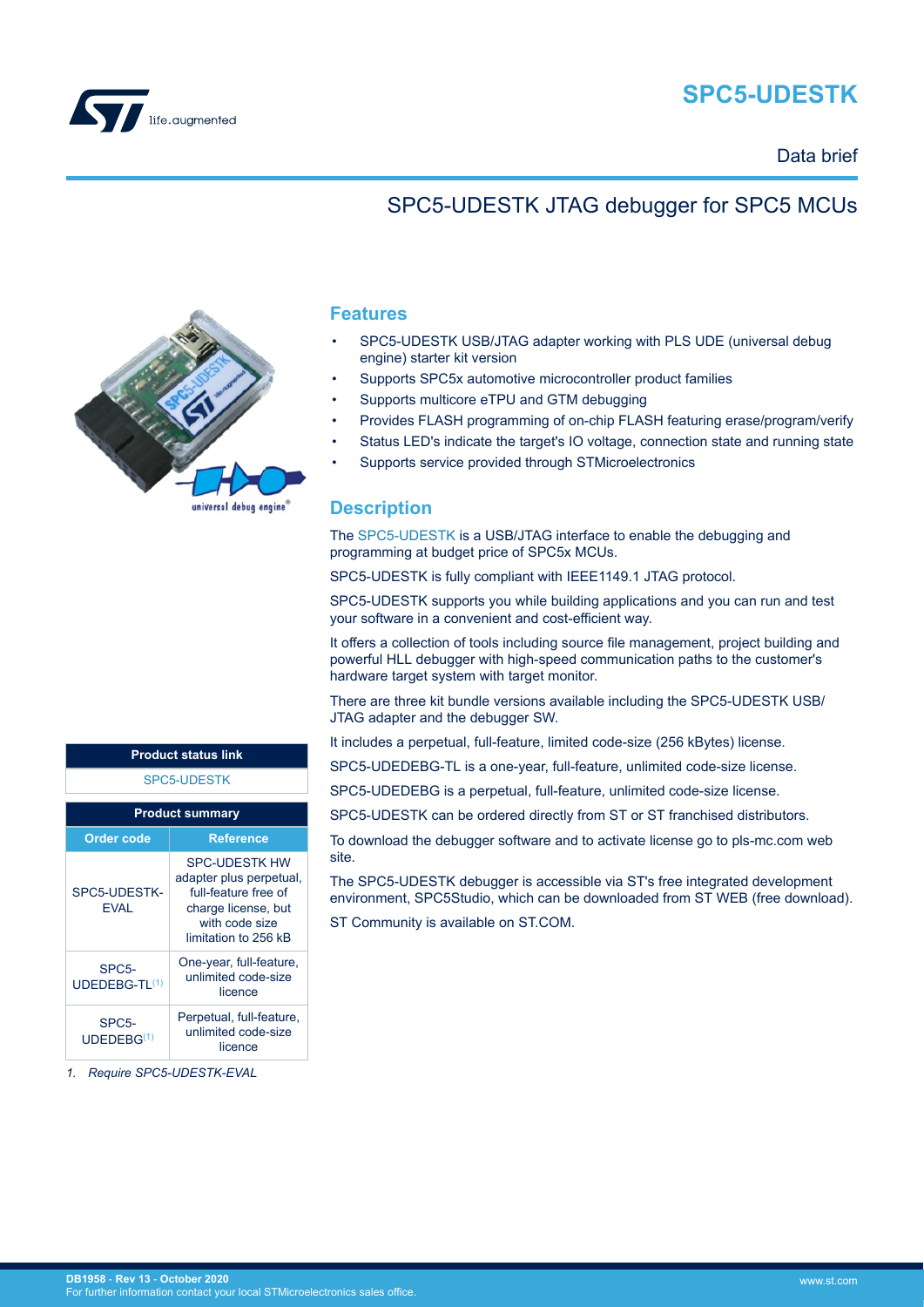## <span id="page-1-0"></span>**1 System requirements, HW and SW resources**

#### **1.1 System requirements**

- Windows PC (Windows 10, 7, or 8)
- USB type A to mini-B cable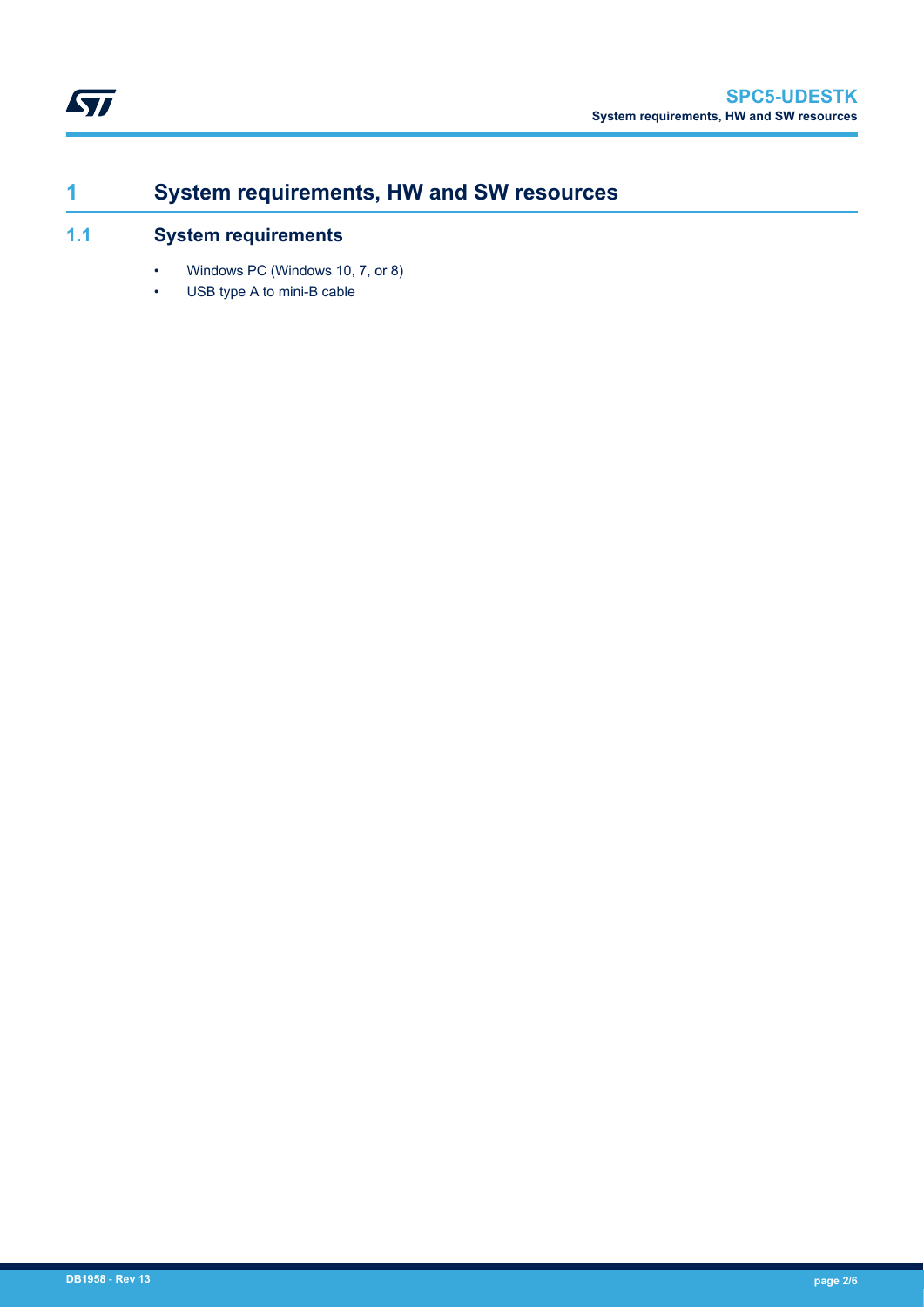## **2 Device features**

<span id="page-2-0"></span> $\sqrt{2}$ 

Some features may be available only for specific devices and software version. Multicore debug is available only for low and mid end devices. Please refer to relevant release notes.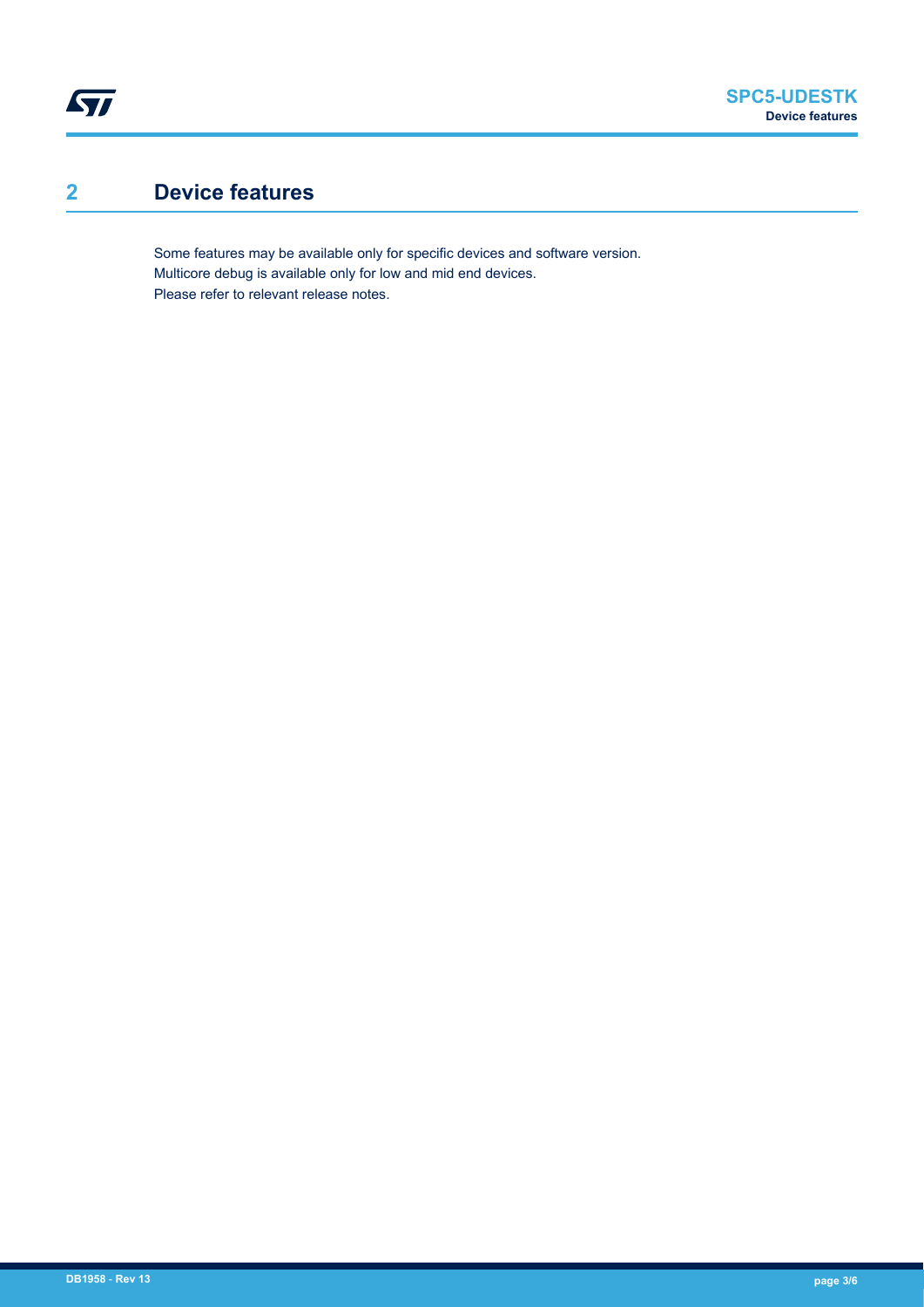## <span id="page-3-0"></span>**Revision history**

| <b>Date</b> | <b>Version</b>  | <b>Changes</b>                                                                       |
|-------------|-----------------|--------------------------------------------------------------------------------------|
| 22-May-2013 | $\mathbf{1}$    | Initial release.                                                                     |
|             |                 | <b>Updated Features list</b>                                                         |
| 10-Jun-2013 | 2               | Section 1.1: "SPC5-UDESTK starter kit details":                                      |
|             |                 | - Removed GTM debugging                                                              |
| 02-Sep-2013 | 3               | Updated all document.                                                                |
| 17-Sep-2013 | 4               | <b>Updated Disclaimer.</b>                                                           |
| 01-Oct-2013 | 5               | <b>Updated Description.</b>                                                          |
| 08-May2015  | 6               | Updated Cover page and added Section 1: System requirements, HW and<br>SW resources. |
| 06-Aug-2015 | $\overline{7}$  | Typos.                                                                               |
| 23-Nov-2016 | 8               | Changed SPC56 and SPC57 in SPC5x.                                                    |
|             |                 | Updated Features and Description.                                                    |
| 01-Aug-2018 | 9               | Updated Section 1.1: System requirements.                                            |
|             |                 | Minor text changes.                                                                  |
| 12-Jul-2019 | 10              | <b>Updated Description.</b>                                                          |
| 05-May-2020 | 11              | Updated Description and Product summary table.                                       |
| 12-May-2020 | 12 <sup>2</sup> | <b>Updated Section Description</b>                                                   |
| 22-Oct-2020 | 13              | Updated description and in cover page.                                               |
|             |                 | Minor text changes.                                                                  |

#### **Table 1. Document revision history**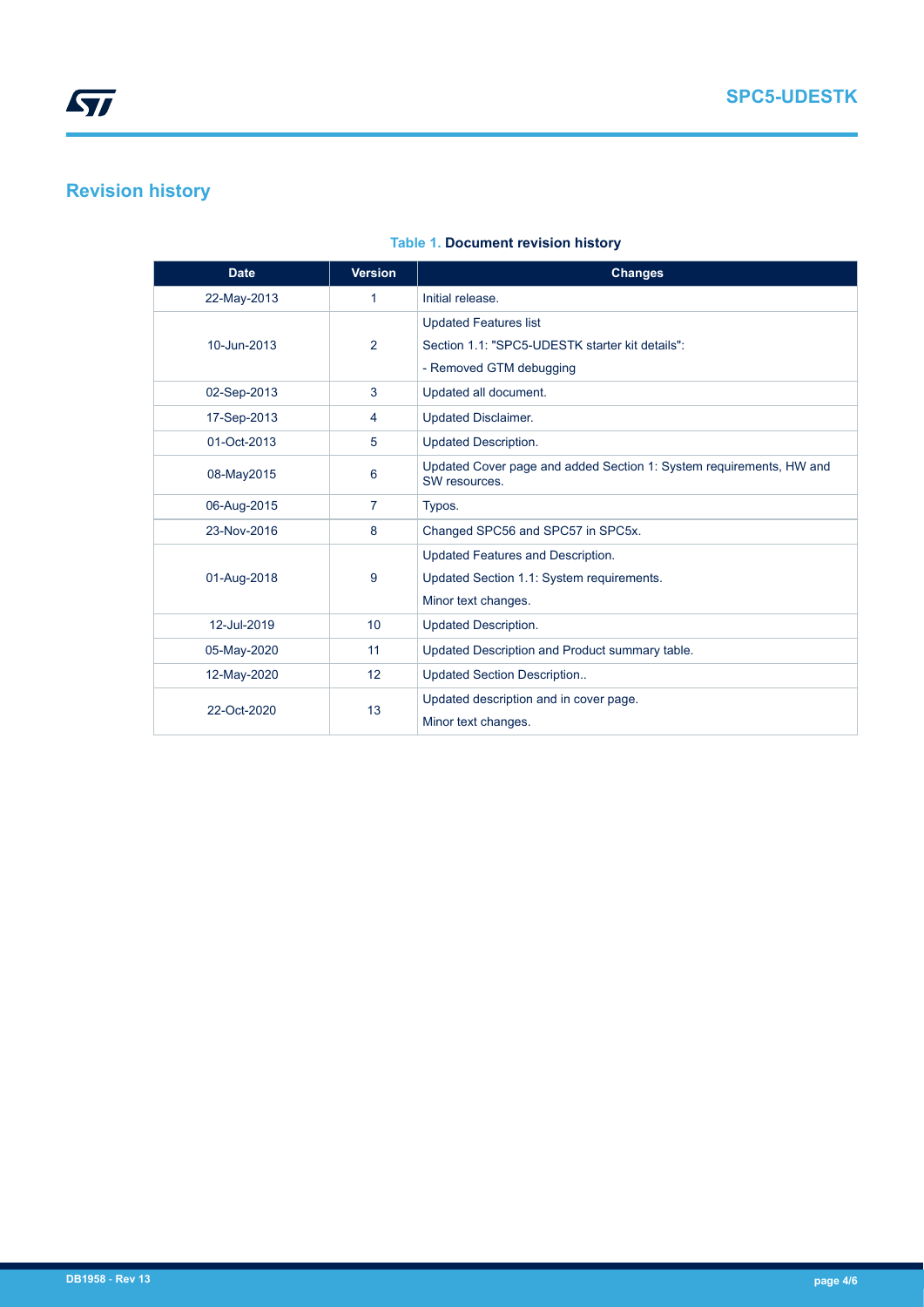

### **Contents**